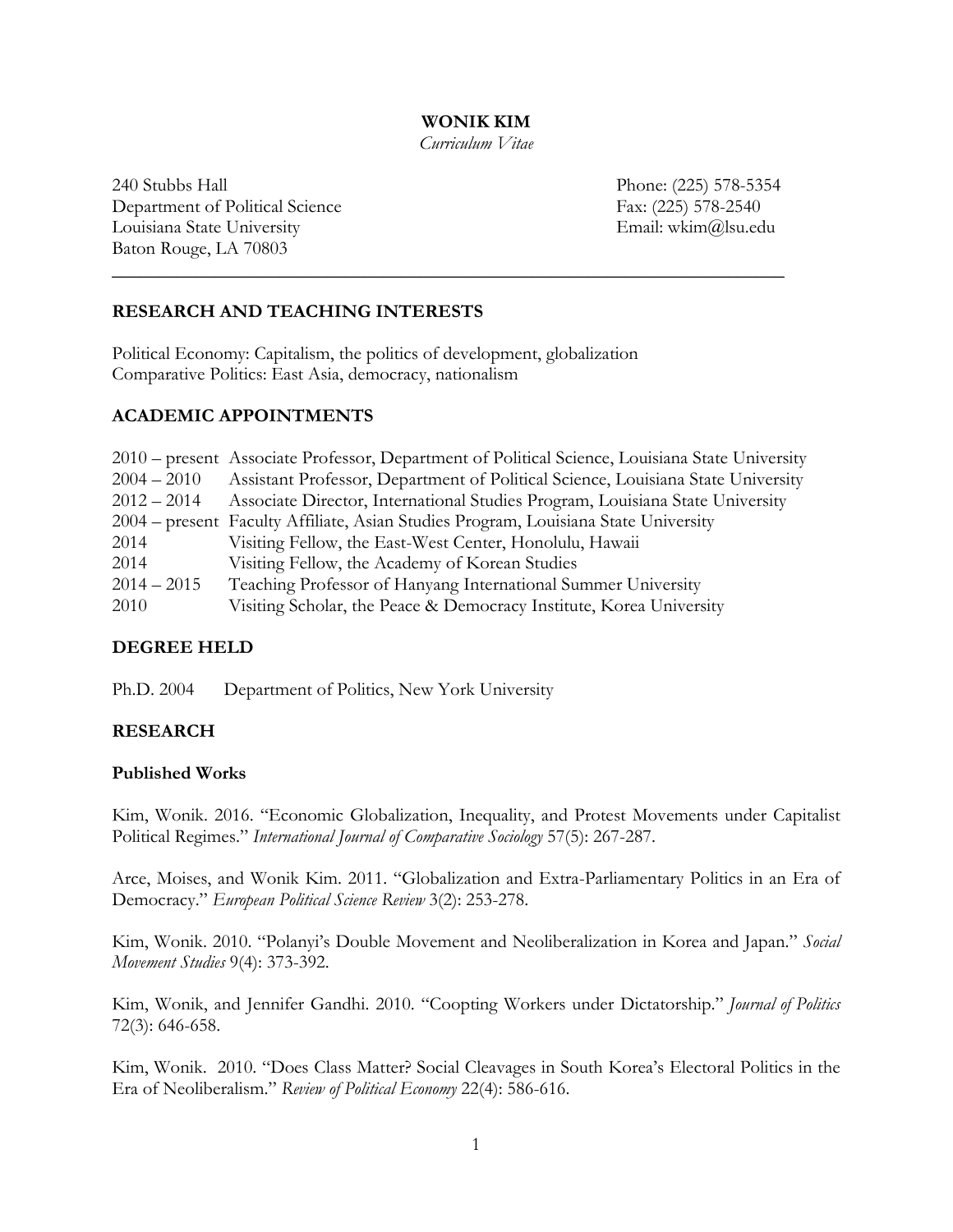Kim, Wonik. 2010. "Simultaneous Transitions: Democratization and Neoliberalization in South Korea." *Review of Radical Political Economics* 42(4): 505-527.

Kim, Wonik. 2010. "Unemployment Risks and the Origins of Unemployment Compensation." *Studies in Comparative International Development* 45(1): 57-82.

Kim, Wonik. 2010. "The Ratification of ILO Conventions and Unemployment Benefits: An Empirical Analysis." *International Social Security Review* 63(1): 37-55.

Kim, Wonik. 2009. "Rethinking Colonialism and the Origins of the Developmental State in East Asia." *Journal of Contemporary Asia*. 39(3): 382-399. (reprinted in *Asia: Local and Global Perspectives*, edited by Reeta Tremblay, Montreal: CASA, 2009).

- Runner-up to the winning essay for the Journal of Contemporary Asia Prize for the best paper published in 2009
- Distinguished Paper Award from the Academy of Korean Studies in 2010.

Kim, Wonik. 2008. "Enfranchisement and the Welfare State." *Journal of Socio-Economics* 36(4): 1660- 1678.

Kim, Wonik. 2007. "Social Insurance Expansion and Political Regime Dynamics." *Social Science Quarterly* 88(2): 494-514.

Kim, Wonik. 2007. "Social Risk and Social Insurance." *Rationality and Society* 19(2): 229-254.

Kim, Wonik. 2006. "Institutional Origins of Unemployment Compensation: An Empirical Analysis of the Developing World, 1946-2000." *Business and Politics* 8(1): 1-28.

## **Book Chapters and Book Reviews**

Kim, Wonik. 2008. "Südkorea: Neoliberalisierung und die Möglichkeit eines Klassenkompromisses" (German translation of "Neoliberalization and Possibilities for Class Compromise in South Korea"), Ingo Schmidt, ed., *Spielarten des Neoliberalismus* (*Varieties of Neoliberalism*) (Hamburg: VSA-Verlag).

Kim, Wonik. 2006. Review of Hua-yu Li's *Mao and the Economic Stalinization of China, 1948-1953*. *Perspectives on Politics* 4(4).

## **CURRENT RESEARCH**

## **Book Manuscript in Progress**

*The History of Capitalism: The Trinity of Capital-Nation-State and Its Break-up*.

#### **Peer-reviewed Journal Articles under Review or in Progress**

"Primitive Accumulation, Path (In)dependency, and Divergent Developmental Paths in East Asia." (invited to revise and resubmit)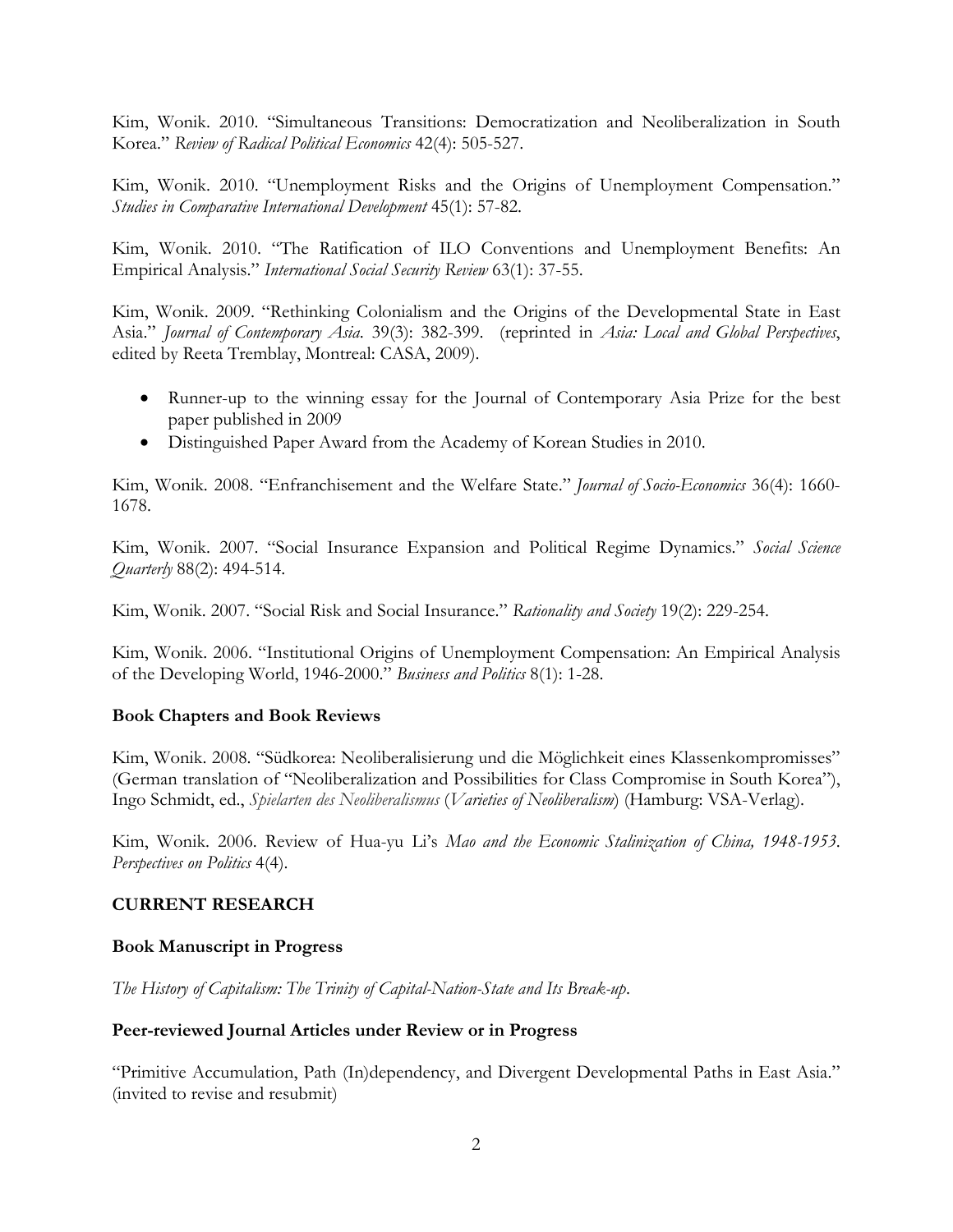"Problematizing Globalization." (under review)

"How Democratic Is Korean Democracy? Extra-Parliamentary Politics in Comparative Perspective."

## **CONFERENCE PRESENTATIONS & INVITED TALKS**

"Rethinking Capitalism and Long-Run Paths of Development in East Asia." Institute of Social Sciences, Sogang University, Seoul, Korea, June, 2016.

"How Democratic Is Korean Democracy? Extra-Parliamentary Politics in Comparative Perspective." The East-West Center, Honolulu, May, 2014; the Academy of Korean Studies, Seongnam, Korea, July, 2014.

"Capitalism and Colonialism in East Asia." Department of Political Science at Tulane University, New Orleans, November, 2013.

"Rethinking Historical Formations of the Capitalist System in East Asia." The 37<sup>th</sup> Annual Meeting of the Social Science History Association, November 1-4, 2012, Vancouver, Canada.

"Globalization and Extra-Parliamentary Politics: A Polanyian Perspective." Peace & Democracy Institute at Korea University, Seoul, Korea, November, 2010.

"Globalization and Political Representation in East Asia." Department of Politics, University of San Francisco, November, 2009; Department of Politics and International Relations, Scripps College, Claremont, October, 2009; Department of Asian and International Studies, City University of Hong Kong, Hong Kong, October, 2009.

"Polanyi's 'Double Movement' and Neoliberalization in Korea and Japan." The 11<sup>th</sup> International Karl Polanyi Conference, December 9-11, 2008, Montreal, Canada.

"Globalization and Social Movements in East Asia." The Annual Meeting of the Canadian Asian Studies Association, November 13-16, 2008, Waterloo, Canada.

"Colonial Legacies, Political Institutions, and Economic Development in East Asia." The Annual Meeting of the Canadian Asian Studies Association, November 9-12, 2006, Montreal, Canada.

"Income Inequality, Political Institutions, and Social Programs." The Annual Meeting of the Midwest Political Science Association, April 20-23, 2006, Chicago, IL.

"Cooptation and Coercion of Workers under Dictatorial Institutions." (co-authored with Jennifer Gandhi) The Annual Meeting of the American Political Science Association, September 1-4, 2005, Washington D.C.; The Annual Meeting of the Midwest Political Science Association, April 7-10, 2005, Chicago, IL.

"Varieties of Dictatorship and Varieties of Labor." (co-authored with Jennifer Gandhi) The Annual Meeting of the American Political Science Association, September 2-5, 2004, Chicago, IL.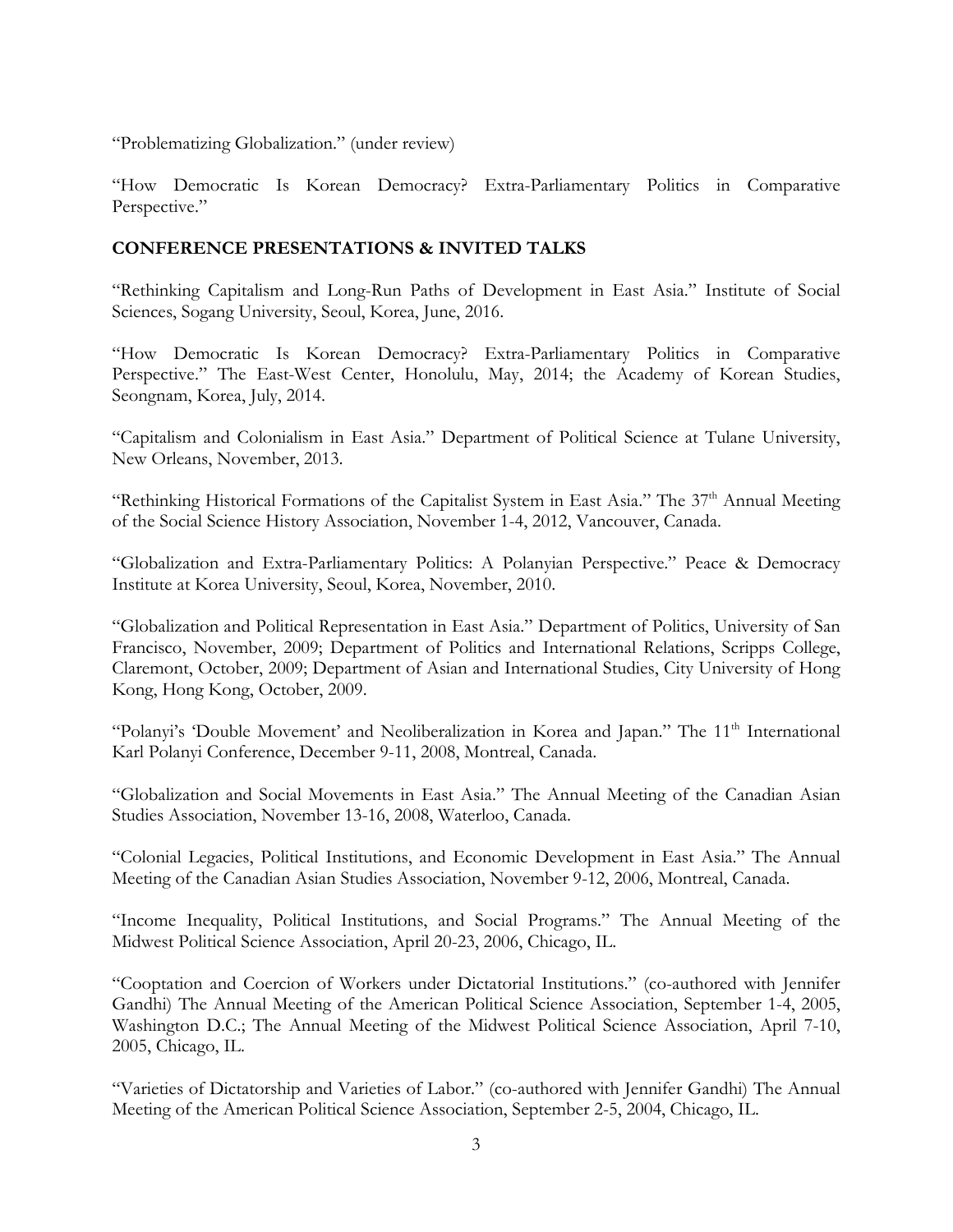"Two Globalizations and Domestic Compensation." The Annual Meeting of the American Political Science Association, September 2-5, 2004, Chicago, IL.

"Phoenix Risen: The Resurrection of Korean Labor Movement in an Era of Diminished Labor." The Annual Meeting of the Midwest Political Science Association, April 15-18, 2004, Chicago, IL.

"Does the International Dimension Matter? Empirics of the Impacts of Globalization and International Conditionality on Domestic Compensation." The Annual Meeting of the Midwest Political Science Association, April 15-18, 2004, Chicago, IL.

"The Impact of Globalization on Domestic Compensation." The Annual Meeting of the Northeastern Political Science Association, November 6-8, 2003, Philadelphia, PA.

"The Distribution of Risks and Unemployment Compensation throughout the World." The Annual Meeting of the Northeastern Political Science Association, November 7–9, 2002, Providence, RI.

"Economic Demand and Political Supply for Unemployment Insurance" The Annual Meeting of the American Political Science Association, August 29 – September 1, 2002, Boston, MA.

# **TEACHING**

Louisiana State University, Associate/Assistant Professor

*Graduate seminar* POLI 7970 Seminar in Comparative Politics (Spring 2018, Spring 2017) POLI 7974 The State & Society (Fall 2016; Spring 2013, 2009) POLI 7976 Comparative Political Economy (Fall 2018, 2017, 2015, 2014; Spring 2012, 2011, 2007); POLI 7971 Political Economy of the Welfare State (Fall 2005) *Undergraduate course* HNRS 2033 Inequality: The Politics of Capitalism (Spring 2020) HNRS 2033 Globalization: The Politics of Development and Culture (Fall 2019) POLI 2053 Introduction to Comparative Politics (Fall 2019, 2015, 2004; Spring 2021, 2019, 2006, 2005; Summer 2005); POLI 2057 Introduction to International politics (Summer 2012) POLI 4046 International Political Economy (Spring 2010) POLI 4050 Globalization & Politics (Fall 2020, 2018, 2016, 2011; Spring 2021, 2020, 2014) POLI 4062 Comparative Political Economy (Fall 2021, 2020, 2018, 2017, 2009, 2008, 2007, 2006; Spring 2016, 2015, 2014, 2013, 2012, 2007) POLI 4067 East Asian Politics (Fall 2021, 2020, 2014, 2013, 2012, 2011, 2009, 2008, 2007, 2006; Spring 2019, 2018, 2017, 2016, 2010, 2009, 2006, 2005; Summer 2006) POLI 4079 Chinese Politics (Spring 2015) POLI 4060 Political Economy of East Asia (Fall 2005)

Hanyang University, International Summer School (Seoul, Korea), Teaching Professor Introduction to Political Science (Summer 2014, 2015) East Asian Politics (Summer 2014, 2015)

New York University, Lecturer

International Relations – undergraduate course (Summer 2002)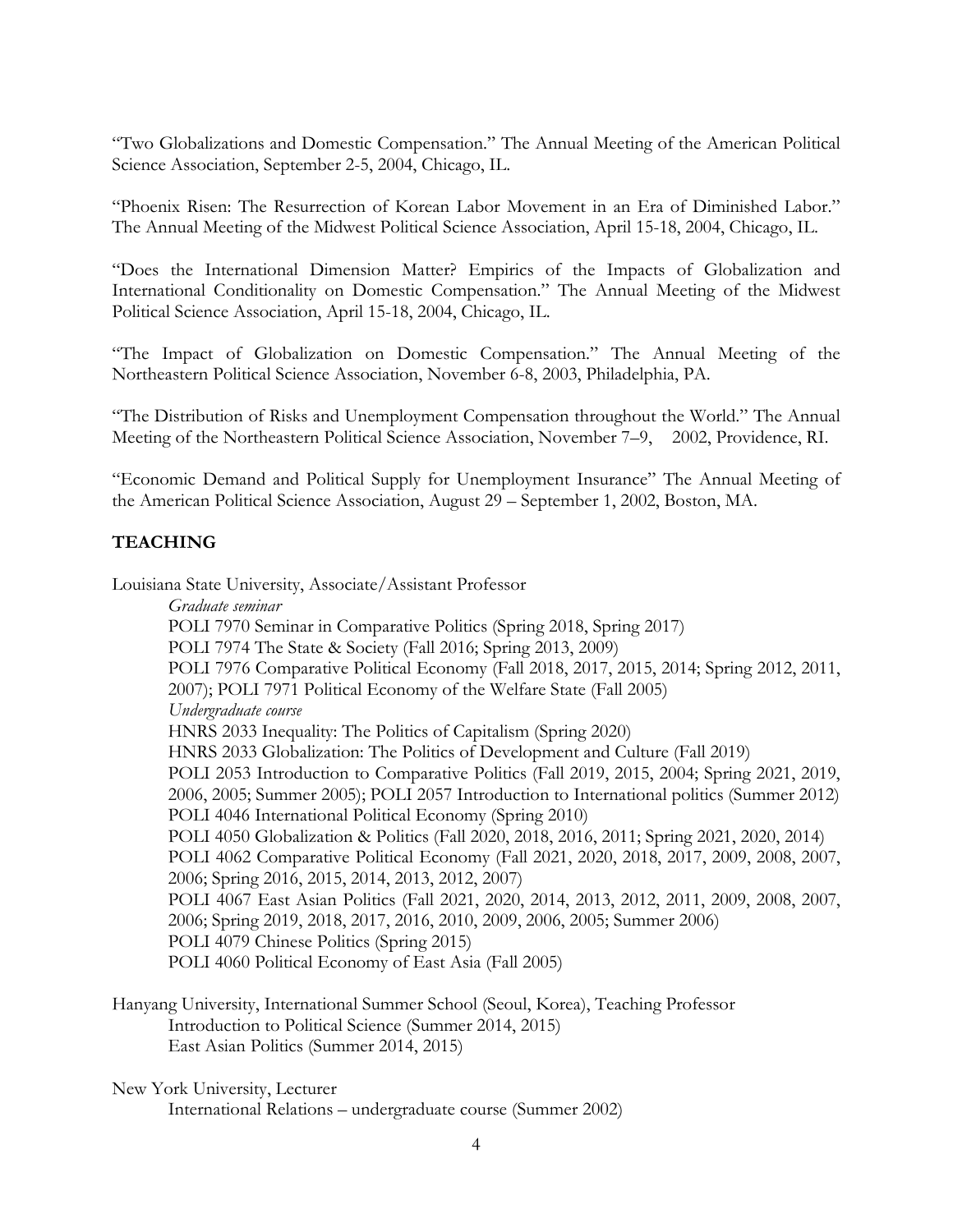New York University, Teaching Assistant (taught in weekly recitation sessions)

Quantitative Political Analysis I – graduate course (Fall 2002), Quantitative Political Analysis II – graduate course (Spring 2001), Comparative Politics – undergraduate course (Spring 2002), International Politics – undergraduate course (Spring 2004, 2003; Fall 2003, 2001, 2000), American Foreign Policy – undergraduate course (Spring 2000), War and Peace – undergraduate course (Fall 1999), International Law – undergraduate course (Fall 1999)

## **AWARDS & FELLOWSHIPS**

The Tiger Athletic Foundation Undergraduate Teaching Award, Louisiana State University (2017) The Tiger Athletic Foundation Undergraduate Teaching Award, Louisiana State University (2014) AKS Fellowship, the Academy of Korean Studies, Seongnam, Korea (2014) POSCO Visiting Fellowship, the East-West Center, Honolulu, Hawaii (2013) Distinguished Paper Award, the Academy of Korean Studies (2010) Runner-up to the winning essay for the *Journal of Contemporary Asia* Prize (2009) Robert Udick Distinguished Teaching, Louisiana State University (2006)

## **GRANTS**

Northeast Asia Council Research Grant (2013) Association for Asian Studies Manship School Research Grant (2007, 2011, 2014) Louisiana State University Summer Research Grant (2005) Louisiana State University H&SS International Travel Grant (2012, 2014) Louisiana State University Junior Faculty Travel Grant (2004, 2005) Louisiana State University College of Arts & Sciences Travel Grant (2004-2014) Louisiana State University Graduate Student Travel Grant (2002-2004) New York University International Advanced Student Travel Grant (2002) APSA

# **SERVICE**

## **Professional Service**

Best Article Award Committee of the *Journal of Politics* (2013). Manuscript reviewer for *American Journal of Political Science*, *American Political Science Review*, *British Journal of Political Science*, *Electoral Studies*, *Contemporary Politics*, *Comparative Politics*, *Comparative Political Studies*, *Development Policy Review*, *International Journal of Comparative Sociology*, *International Political Science Review*, *Journal of Asian and African Studies*, *Journal of Comparative Policy Analysis*, *Journal of Contemporary Asia*, *Journal of Contemporary European Studies*, *Journal of East Asian Studies*, *Journal of Politics*, *Journal of Socio-Economics*, *Mobilization: A International Quarterly*, *Pacific Affairs*, *Policy & Politics*, *Public Choice*, *Review of Radical Political Economics*, *Social Science History*, *Studies in Comparative International Development*, Columbia University Press, Swedish Research Council, Rowman & Littlefield Publishers, Routledge Press.

## **University Service**

Chair of the Tenure Committee of the International Studies Program (2017) Associate Director of the International Studies Program (2012 – 2014) Executive Committee on the Asian Studies (2009 – present)